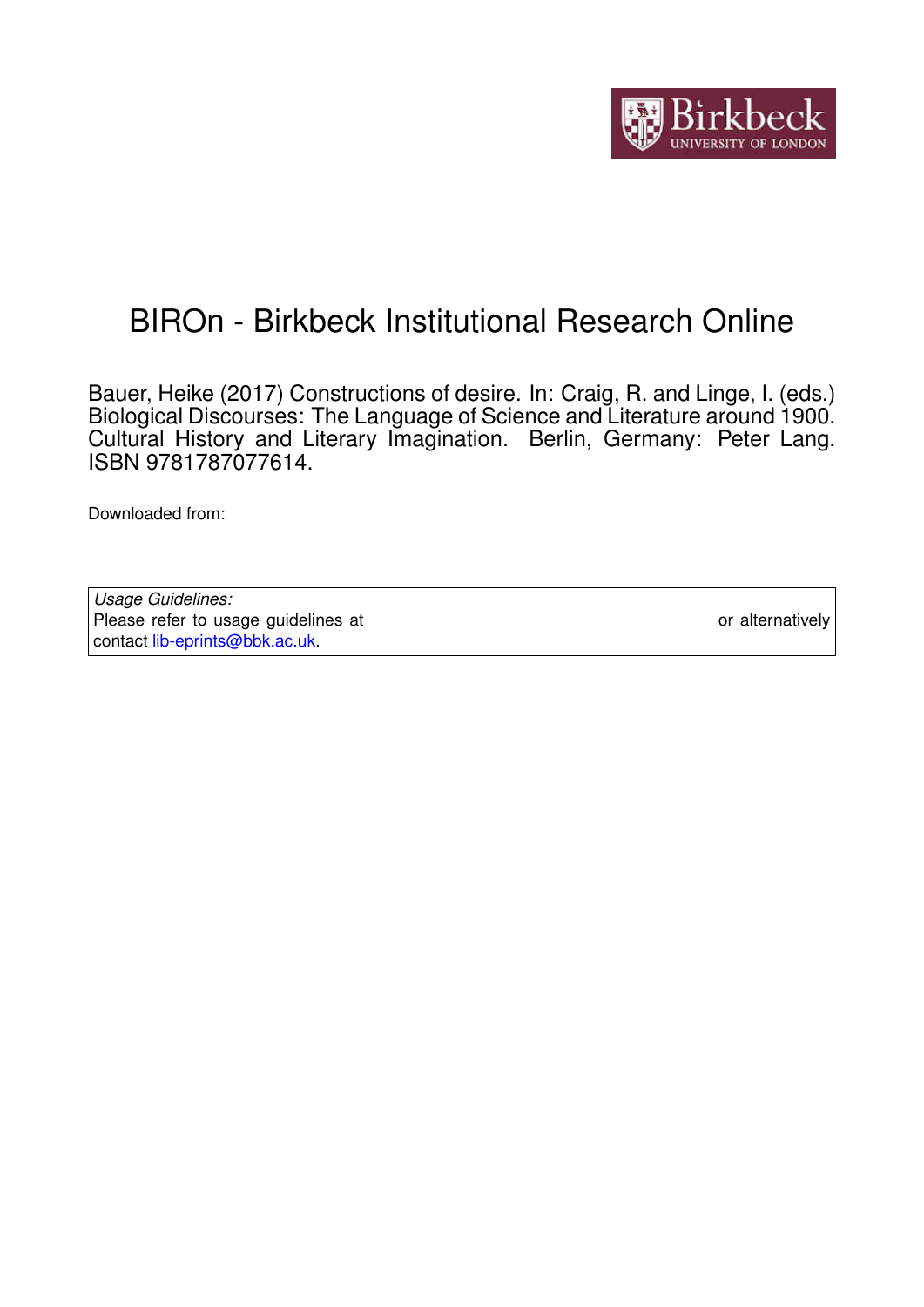## **Section 2: Constructions of Desire**

Introduced by Heike Bauer

A defining, yet often overlooked, feature of nineteenth-century biological discourses is their concern with sexual matters. In the 1850s and 1860s the rise of evolutionary theory gave centre stage to issues of reproduction, which, bolstered by developments such as the advances in germ theory and the rediscovery of Gregor Mendel's work and attendant formation of genetics around 1900, prompted new debates about heredity that soon spilled out of the scientific laboratory and into the realm of the social. <sup>1</sup> If Darwin and his scientific colleagues were concerned with sexual matters primarily for the role they played in the evolution of species, evolutionary thinking affected much broader discursive transformations, which were soon applied to social debates about gender, morality, and society. It is perhaps no surprise that at a time of imperial expansion and modern European nation-building efforts, it was especially the potential consequences of real and perceived sexual transgressions that came under scrutiny.<sup>2</sup> In England, for example, it was the campaigns to control the spreading of venereal diseases, which prompted some of the earliest public debates about sexual conduct.<sup>3</sup> Targeting garrison towns, they especially focused on women who sold, or were suspected to sell, sex. Any women walking out in public — in other words, working, rather than middle or upper class women — could be forced to undergo an invasive medical screening procedure designed to test if they were infected with venereal diseases. Garrison towns were targeted because of the realisation that venereal diseases were rampant amongst the military, prompting fears about the real impact of 'improper' sexual conduct on the health and strength of the nation. Feminist campaigners, especially those advocating 'social purity' via the abolishment of prostitution, soon challenged the blaming of women for the spread of contagious diseases, pointing out that it was the men who paid for sex who brought disease into the (in this instance largely middle-class) home, thus fundamentally threatening the well-being of its inhabitants and any future offspring.<sup>4</sup>

Yet while the debates about venereal diseases indicate how sex came to be spoken publicly in gendered and classed reproductive terms that focused on the health — and evolution — of the nation, empire and 'race', it was especially those bodies and desires that did not conform to reproductive norms and gendered social expectations that would came under scrutiny as the nineteenth-century drew to a close. In 1886 the German psychiatrist Richard von Krafft-Ebing published *Psychopathia Sexualis*, a textbook based on patient case studies, which inaugurated the emergence of a dedicated, if in disciplinary terms porous, sexual science.<sup>5</sup> *Psychopathia Sexualis* helped to publicize recent coinages such as 'homosexuality' and 'heterosexuality', and introduced new sexual classifications such as 'sadism' and 'masochism'. This vocabulary shifted the focus of attention away from reproduction and onto a catalogue of sexual desires and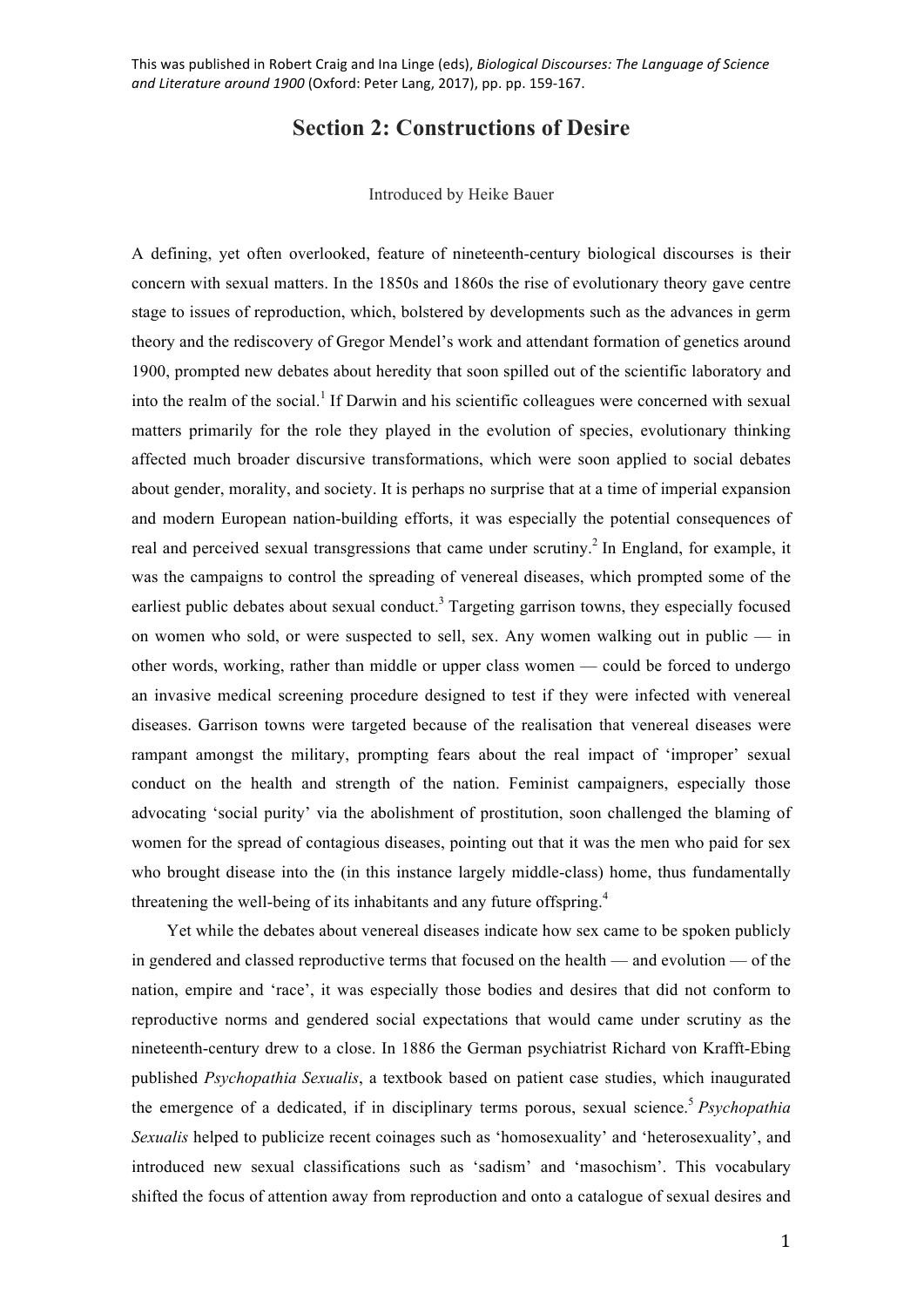practices, which indexes the emergence of a modern concept of sexuality, understood as a form of identity and identification gathered around sexual desires and object choice. The new vocabulary of sex was primarily associated with deviancy from an implicit, yet largely untheorised 'heterosexuality' (itself a product of the nineteenth-century when the term was first coined if little used). Not long after the publication of *Psychopathia Sexualis*, Krafft-Ebing took up a prestigious chair in psychiatry at the University of Vienna where he came into contact with the young Sigmund Freud, who would become another hugely influential figure in the conceptualisation of modern sexuality. In contrast to Krafft-Ebing, whose work exemplifies the scientific investment in classifying sex including for use in the courtroom to aid the establishment of culpability of the accused, Freud's psychoanalysis turned attention to relationship between taboos, unconscious desires and subjectivity.

Sexology and psychoanalysis both made extensive use of the so-called 'case study', an analytical method based on patient accounts.<sup>6</sup> While Freud's case studies gave precedence to his own interpretation of the dreams and other stories told to him by the people who came to his consulting room, Krafft-Ebing enlarged the different editions of *Psychopathia Sexualis* by including a growing number of autobiographical and biographical life narratives, which were derived from his clinical encounters as well as from the letters he received by readers who felt inspired to send him their own accounts of their intimate desires and sexual practices. These 'case studies', which were anonymized and typically included information about the person's age, sexual development and health of their parents, constitute an overlooked link between the emerging sexual sciences and the older discipline of biology. For around 1900 'biology' still retained some of its associations with 'biography', as biology could be used to describe the 'study of human life, character, or society' broadly, even as it increasingly came to mean specifically the scientific study of living organisms.<sup>7</sup>

The conceptual overlaps between sexual and biological discourses, and their loose formal links to life writing indicate that the conception of desire was a dynamic process. Despite the measurable influence of sexological terminologies and psychoanalytical conceptions of subjectivity on the emergence of modern sexual subjects, it would be reductive to conceptualise the way in which humans came to think of themselves as sexual beings as a sterile product of the clinic. Individual and collective articulations of the visceral and emotional aspects of desire emerged not merely in response to pathologizing discourses or the legal and political contexts that governed intimacy, but as part of long cultural histories. Literature, for example, played a role in the emergence of concepts such as 'sadism' and 'masochism', which were coined by Krafft-Ebing after reading the works of the Marquis de Sade and Leopold von Sacher-Masoch. Krafft-Ebing was quick to read fiction back onto everyday life, scientifically framing — and claiming — sexual practices that would in turn be reclaimed by subjects who saw their own desires reflected or attacked by the sexological discourses.<sup>8</sup> The complexity of this process

2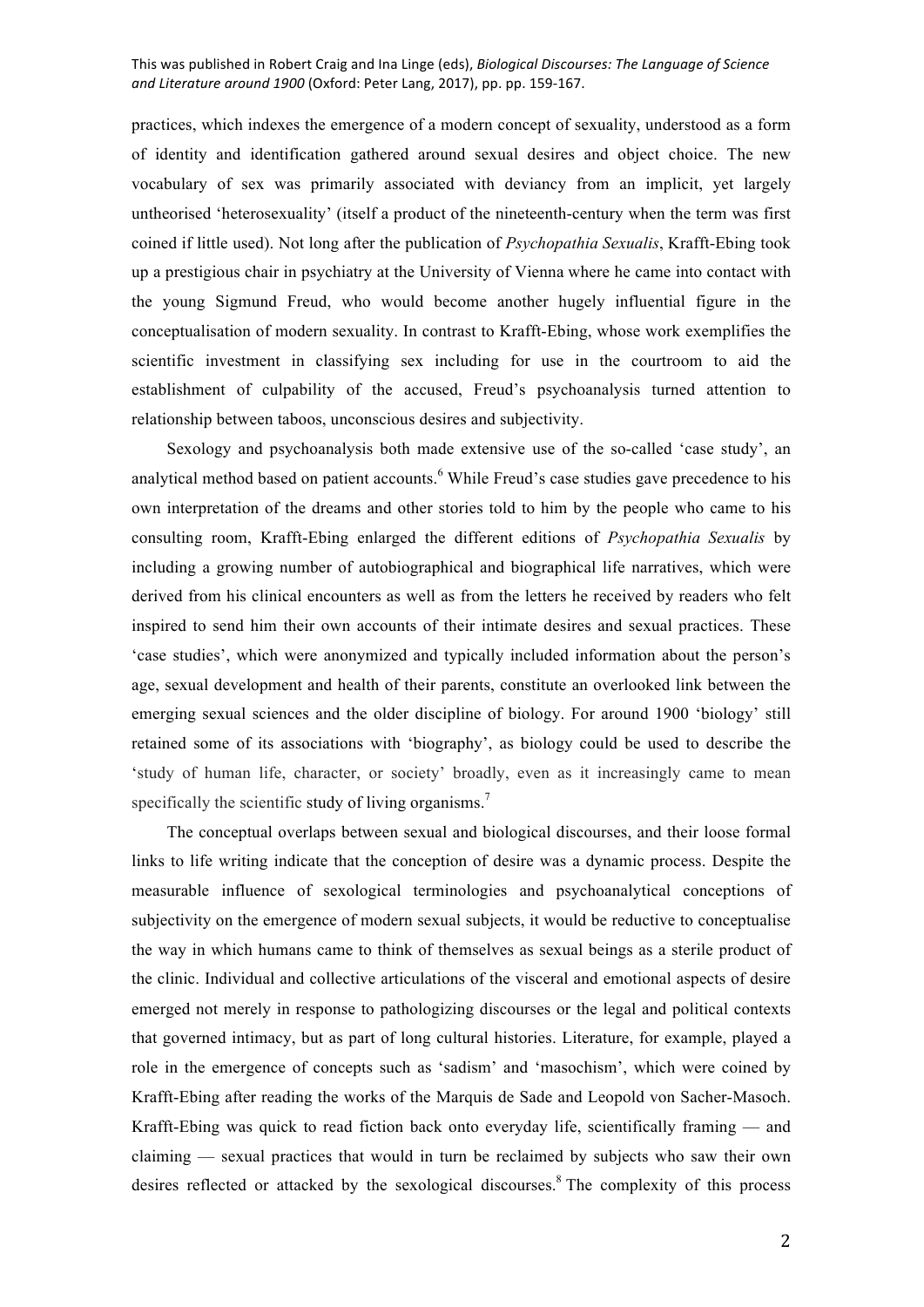exceeds Foucault's notion of 'reverse discourse', according to which sexual discourse was produced within the *scientia sexualis* and then adapted by the subjects whose desires fit the sexological classifications.<sup>9</sup> Instead, as the essays in this section indicate, the constructions of desire are products of intricate negotiations between disciplinary, socio-political and cultural factors, which bring individual experience into proximity with real and imagined communities.

The essays brought together here turn attention to the often overlooked discursive, conceptual and formal links between biological and sexual discourses around 1900. Taking as their focus 'desire', rather than the loaded terminologies of sexual identity, they cover topics relating to evolution, reproduction, perversion and inversion, key concepts in modern debates about sex, science and society. The first three essays, by Michael Eggers, Charlotte Woodford, and Linda Leskau, all turn to biological discourses to explore how love and desire were articulated against and through the social taboos that surrounded them. While here the focus lies primarily on individual experience, the final essay in this section, Cyd Sturgess's exploration of female same-sex desire in Berlin and Amsterdam, examines how a collective 'Sapphic selffashioning' challenged and expanded the male dominated sexological and biological discourses about gender and desire. Together, these essays show that desire has complex social and cultural contingencies, which exceed reductive claims about scientific 'truth' — claims that are still all too often made in relation to gender, the body and desire, as evidenced, for instance, by stranglehold of evolutionary psychology on popular debates about the behaviour of human and non-human animals today. By teasing apart the specificities, distinctions and overlaps between biological and sexual discourses, the essays reveal the importance of culture for the articulation of desire, critique the shape and impact of gendered social norms, and explore the politics and aesthetics of desire around 1900. Demonstrating that the borders between science and literature remained wide open at the fin de siècle, this work traces the most intimate aspects of human existence to show that sexual subjectivity is not merely the product of scientific and clinical environments or isolated psychic processes, but deeply enmeshed in cultural and social life.

## Bibliography

Arondekar, Anjali, 'Without a Trace: Sexuality and the Colonial Archive', *Journal of the History of Sexuality, Vol,14, Nos 1/2 (2005), pp. 10-27.* 

Bauer, Heike, *English Literary Sexology: Translations of Inversion 1860-1930* (Basingstoke: Palgrave Macmillan, 2009).

Beer, Gillian, *Darwin's Plot: Evolutionary Narrative in Darwin, George Eliot, and Nineteenth Century Fiction* (London: Routledge and Kegan Paul, 1983).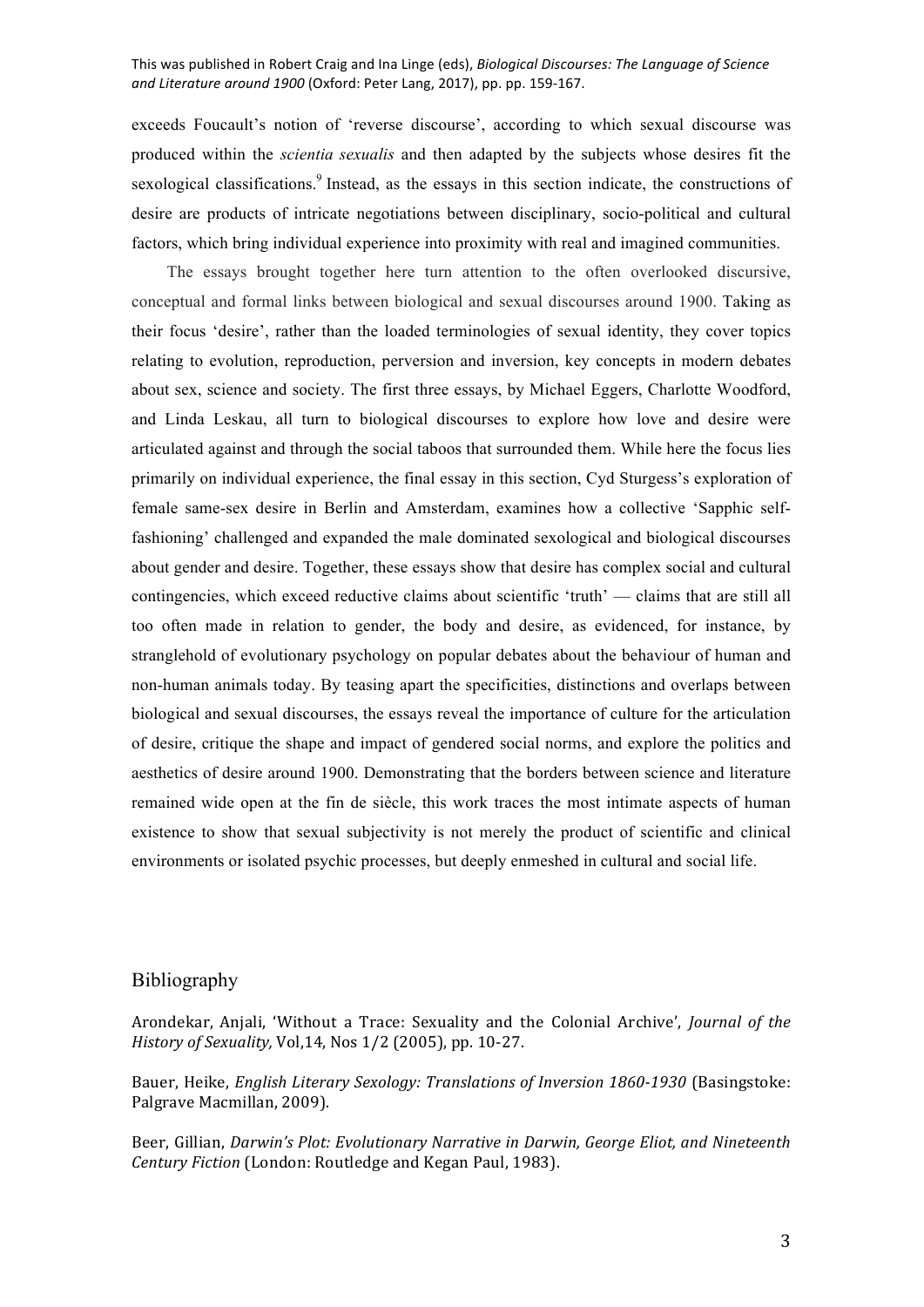Bland, Lucy and Laura Doan (eds), *Sexology in Culture: Labelling Bodies and Desires* (Cambridge: Polity, 1998).

Damousi, Joy, Birgit Lang Katie Sutton (eds), *Case Studies and the Dissemination of Knowledge* (New York: Routledge, 2015)*.*

Doan, Laura, *Disturbing Practices*: *History, Sexuality, and Women's Experiences of Modern War* (Chicago: University of Chicago Press, 2013).

Foucault, Michel, *The History of Sexuality, Volume 1: an Introduction,* trans. Robert Hurley (London: Penguin Books, 1990).

Funke, Jana, 'The Case of Karl. M [artha] Baer: Narrating "Uncertain Sex"', in Ben Davies and Jana Funke (eds), *Sex, Gender and Time in Fiction and Culture* (Basingstoke: Palgrave Macmillan, 2009), pp.132-153.

Hall, Lesley, 'Hauling Down the Double Standard: Feminism, Social Purity and Sexual Science in Late Nineteenth-Century Britain', *Gender & History* Vol.16, No.1 (2004), pp. 36-56.

Hamlin, Kimberly A., *From Eve to Evolution: Darwin, Science, and Women's Rights in Gilded Age America* (Chicago: University of Chicago Press, 2014).

Hanley, Anne R. *Medicine, Knowledge and Venereal Diseases in England, 1886-1916*  (Basingstoke: Palgrave Macmillan, 2016).

Heilmann, Ann and Stephanie Forward (eds), *Sex, Social Purity and Sarah Grand* (London: Routledge, 2000), 4 vols.

Liggins, Emma, 'Prostitution and Social Purity in the 1880s and 1890s', *Critical Survey*,Vol.15, No.3 (2003), pp. 39-55.

Linge, Ina, 'Gender and Agency Between 'Sexualwissenschaft' and Autobiography: The Case of N.O. Body's *Aus eines Mannes Mädchenjahren*', *German Life and Letters*, Vol. 68, No. 3 (2015), pp. 387-404.

Richardson, Angelique *Love and Eugenics in the Nineteenth Century: Rational Reproduction and the New Woman* (Oxford: Oxford University Press, 2003).

Schaffner, Anna Katharina, *Modernism and Perversion* (Basingstoke: Palgrave Macmillan, 2013).

Somerville, Siobhan, 'Scientific Racism and the Emergence of the Homosexual Body', *Journal for the History of Sexuality,* Vol. 5, No. 2 (1994), pp. 243-266.

Stoler, Ann Laura, *Race and the Education of Desire: Foucault's* History of Sexuality *and the Colonial Order of Things* (Durham: Duke University Press, 2005).

Stryker, Susan, *Transgender History* (Berkley: Seal Press, 2008).

Sutton, Katie, 'Representing the "Third Sex": Cultural Translations of the Sexological Encounter in Early Twentieth-Century Germany', in Heike Bauer (ed.), *Sexology and Translation: Cultural and Scientific Encounters Across the Modern World* (Philadelphia: Temple University Press, 2015), pp. 53-71.

Tobin, Robert Deam, *Peripheral Desires: The German Invention of Sex* (Philadelphia: University of Pennsylvania Press, 2015).